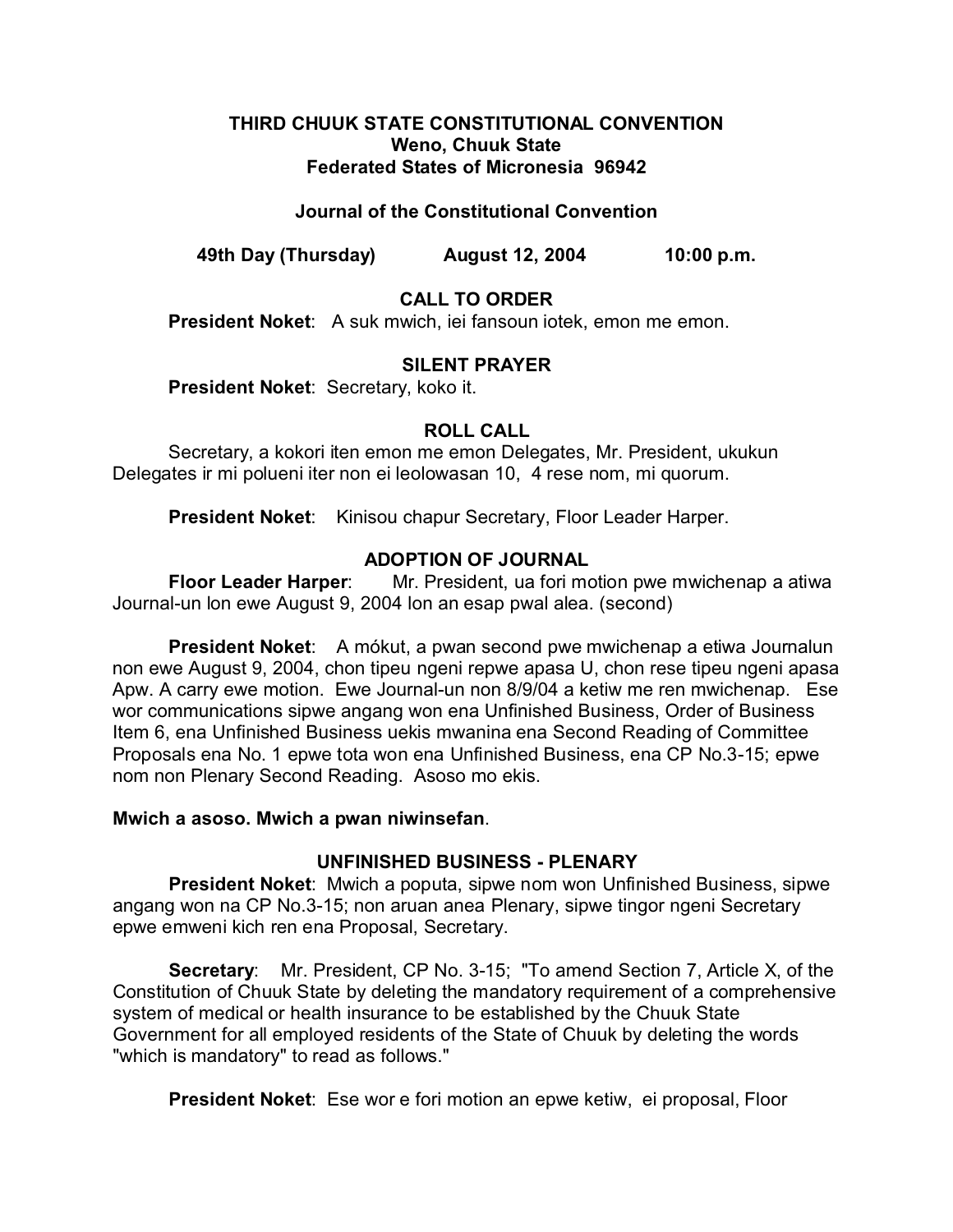Leader Harper.

**Floor Leader Harper**: Mr. President uwa fori motion pwe Mwichenap a passni Committee Proposal No. 3-15; won oruan alea. (Second).

**President Noket**: A mókut a puan second pwe mwich a passni ika etiwa Committee Proposal No. 3-15; lon Oruan Alea, lon plenary. Iei fansoun discussion ika mi wor won ena proposal.

**Floor Leader Harper**: Mr. President, kilisou Mr. President. Ponon kewe a wor ekkewe chon kokoto ren ach ei convention an epwe amweni ekiekin ei convention ren met sipwe filata won ei echo proposal. Iwe ngang won winikapei, ia nenengeni ekkewe poraus fan iten ma met kewe ra awora ngeni kich. Iwe uwa luku nge eni sipwe fen tipis ngeni ei Health Plan, ach ei Insurance ika pwe sipwe atapwanapwan le ataielo ena Mandatory requirement me lon ena constitution. Nge ita ngang ia meen aleanei pwe amwo sipwele mwo puan likitano ei phrase mi lom lon ei constitution ikenai ena sia mochen sipwe amend-ni. Nge sipwele fen walong eu akasiwil me lon ena proposal ika pwe epwe tawe ach sipwe era pwe metei aramas re mochen ika iokei ma ir mi ani complaint ren an ei mandatory ei Insurance ngeni chon angang meinisin. Epwap ponueta metenan ar tungor ika ar mochen lon 2007. Sipwe puan ngenir two years. Are mi tawe ei, ma mefiei chok Mr. President, ika pwe epwe tawe ma, iwe ina epwap puan ma necessary an epwe wor ena amendment an epwe tolong. Nge ika pwe ma Mwichenap resap chiwen tipeew ngeni pwe ra chok mochen epwele ataielo ena mandatory requirement. Iwe ena a puan pusin nonom ren ei convention. Kilisou chapur Mr. President.

**President Noket**: Vice President Aten.

**Vice President Aten**: Kinisou Mr. President, pungun mi wor ewe hearing e fis lon ewe Aruu. Iwe amousalo pun ururun am oupwe report back ngonuk ren met e fis lon ewe hearing. Mi wor ekkewe kapas eis mi brought up, ewin kapas eis ewe court case nefilen Legislature me ewe Chuuk Health Care Plan. E fis lon we 2002, iwe porausen ewe court case e weneiti ewe statute law. Ese porausen ei constitution, basis won ewe court case. Legislature e sueni ewe Chuuk Health Care Plan fan iten e discriminate against employee and unemployed. Ina ewe basis won ewe court case, iwe met ewe e fis a chok nom lefilen ekkewe souannuk ar repwe negotiate fengen. Iwe mi chok soposopono ewe Chuuk Health Care Plan. Mi puan wor ekkewe kapas eis ren nikinikin ika set up ren ewe Chuuk Health Care Plan. Am mi puan kapas eis ngenir ren fitemon ir mi covered, met re report back pun 10,080 aramas ir mi covered lon ei insurance iei. 9 thousand six hundred plus seni ei Chuuk State Government. Met repuan report back puun 2.5% an employee share and 2.5% an employer share, ina setup-un ena meen. Auchean puan och mettoch mi namot ach sipwe puan silei, iwe Ready Johnny mi afata lon an we testimony lon ewe Public Hearing, ewe kapas eis ika ei amendment epwe effect-ni ika epwe siwini setup ren ewe Chuuk Health Care Plan. Ready Johnny e ura apw. Pun ei - ewe setup by statute, ese kuu ngeni ei constitution amendment. Iwe ina och mettoch sipwe nengenióchu pun ei amendment napengeni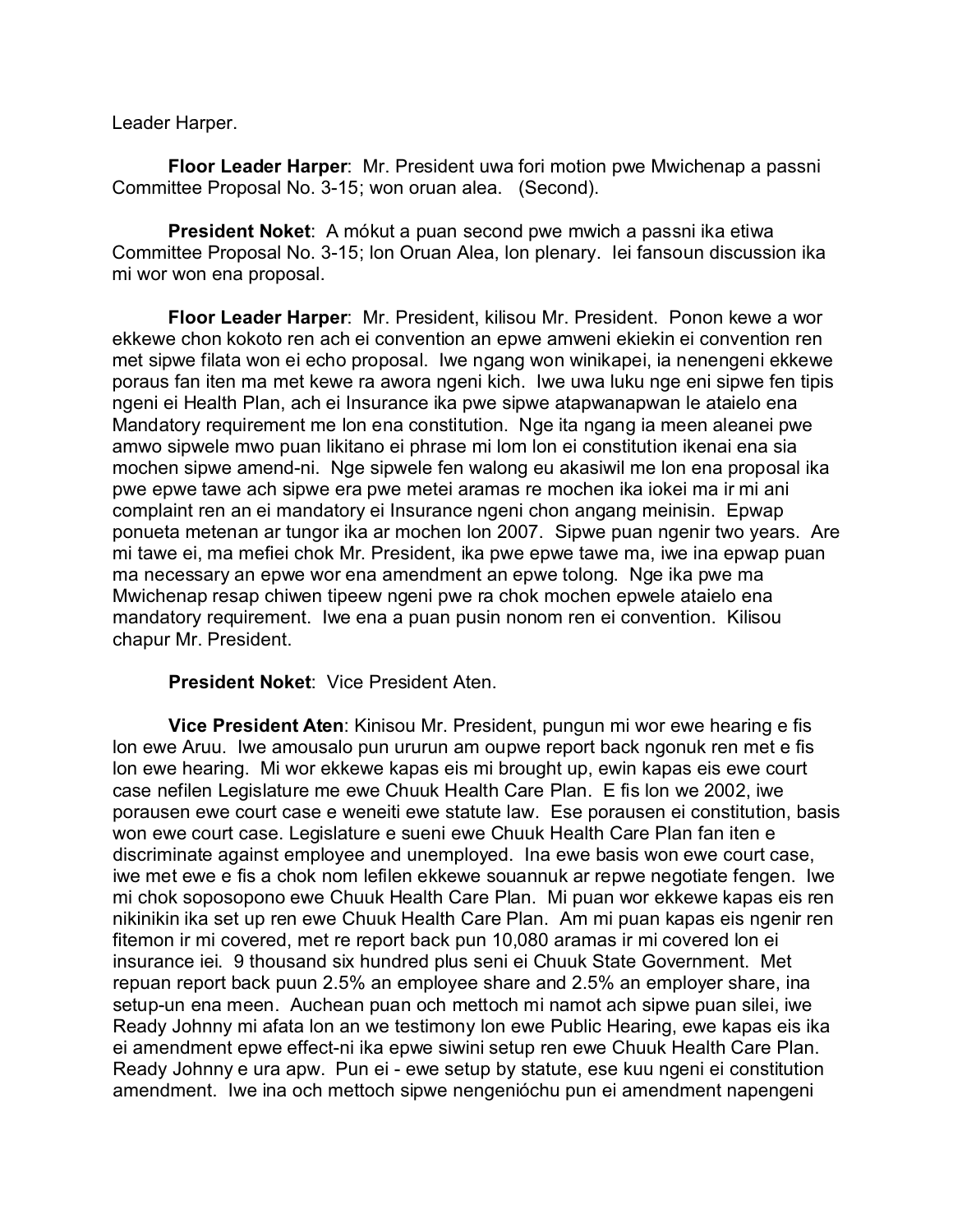ekkewe complaints me ekkewe mettoch re pwarata lon ekkewe public hearings fan iten ewe setup of the Chuuk Health Care Plan. Sap fan iten ei Constitution. Puan ewe Court case epuan sue-ni fan iten ei setup. Kinisou Mr. President.

**President Noket**: Eu chok epwe ekis afat ren ena 2.5% an employee share me employer share ma wewen nge 2.5% of the income, niwinin aramas. Moni tonong ren emon iwe ina ena e taxes, 2.5% e kuu, alongolong won moni tolong ren emon me emon. Ren an chok epwe fat, Chairman Stephen.

**Chairman Stephen**: Kinisou President, upwan chok sopwei an Vice kewe me Floor. Puan metewe Ready Johnny e ura e era pun with or without en mandatory clause ese wor ii osukosuken ewe statute. Ika mwo emon - wewen ika ita aramas re challenge-ni ei, nesor me ponon me murin ach sa - sipwe apungalo pwe esap change, esap wor osukosukan. Iwe ina fen ai na kapas eis uwe namenano ai upwe kapas eis, ika e challenge ei, by way of court action, pwe ma ete kon impact won ena statutory. Iwe met e ura are ese tongeni pre-empt-ni ewe statutory, en metoch. Iwe uwa chok fanano, ngang merei pwe ika epwe challenge en mandatory, iwe ewe statutory law epwe pre-empted e superceded by this - any challenge. Iwe metewe e ura nanew uwa chok fanano use mochen puan kapas eis ngeni, use silei ika efen mislead-nikem ika nge ma ita ai nenengeni the construction of law, iwe mii mwán metewe e ura. Ika pwe epwe change en constitution nge ewe statutory law e resulted from this - e stem seni ei, iwe epwe puan change, epwe devoid - void on that initial, ina metewe e ura nanew. Ngang use chiwen puan kapas eis. Ika e challenge ei mandatory later by employees, iwe ina ena question. Would it effect ei present situation based on en statutory language. Ngang won inisin uwe ura epwe chok affect-ni, pun ma Constitution. Ewe alluk ese consistent ngeni en Constitution, iwe ngang mi kapas won.

**President Noket**: Delegate Williander ke aitieta poum.

**Delegate Williander**: Kinisou Mr. President, uwe eitieta pei pwe ita upwe unumi eu coffee ren Sara, nge fan asengesin ka wato upwene fen puan ii wata ekis. Kinisou Mr. President, fansoun ach public hearing won ei proposal, e napengeni chon angang lon namun Chuuk. Use silei ren Mochulok me Namoneas, nge ach conduct-ni public hearing lon Weno, tori fonuach lon Faichuk, napengeni chon angang re tungor epwe koturuu ei metoch, mandatory. Nge fen puan ai nuokus, fansoun ach sia fori eu first hearing ngeni ewe board re puwarata nge ina nge sia oturauu ei mandatory me lon, usun chok nge sia nieno ei metoch. Iwe nge chon angang re ura pwe epwe koturuu. Iwe iei ei mettoch ngang upwan mochen tungor ngeni delegate sipwe angang fengen won, sipwe ekiekiochu. Met epwe och ngeni Chuuk, met epwe och ngeni ekkewe aramas. Ina metena uwe tungor sipwe angang fengen won, kinisou chapur.

**President Noket**: Chairman Sitan.

**Chairman Sitan**: President kose mochen sipwe asoso mwo.

**Plenary a asoso, a puan poputa.**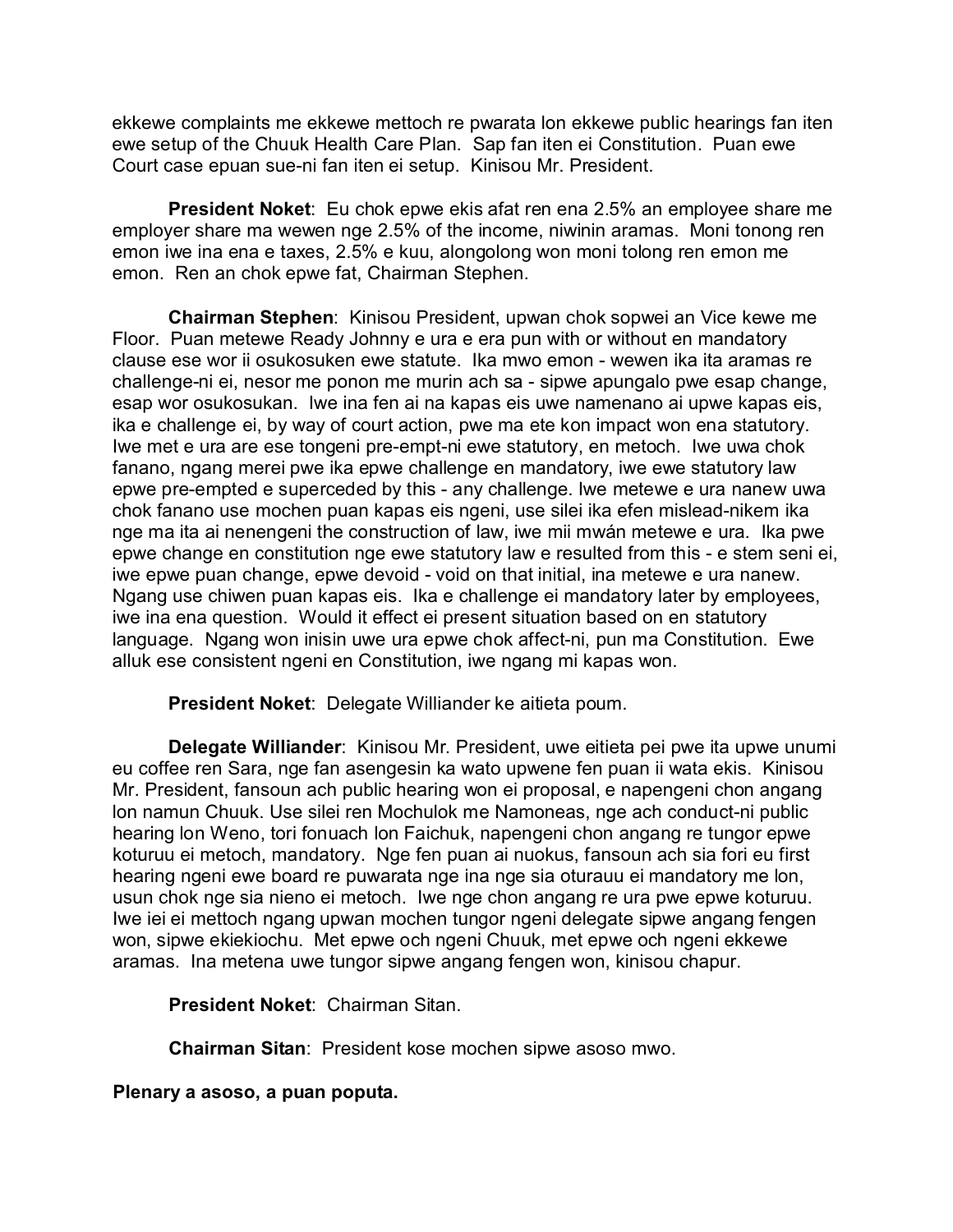**President Noket**: Mwich a poputa. Iei kich mi chok soposopono discussion won ena Committee Proposal No. 3-15; Iei kich mi nom won Oruan anea, Plenary. Mi puan wor puan an ion poraus me mwen ach sipwe utut. Chairman Sitan.

**Chairman Sitan**: U mochen make a motion pwe ewe written amendment rule epwe mwo suspend. (Second).

**President Noket**: A mókut a puan second pwe ewe rule e require-ni written amendment epwe mwo suspend pwe epwe wor eu amendment epwe tonong nge esap non writing. Chairman Sitan.

**Chairman Sitan**: Mr. President, ai amendment won ewe line 3, ewe word which is - line 3, which is mandatory. Epwe aliwinsefal in addition murin ena word is the State of Chuuk epwe add up to 2010. And the rest remain. (Second).

**President Noket**: A mókut a puan second pwe ewe amendment - sipwe mwo asoso ekis.

#### **Plenary a asoso, a puan niwinsefan.**

**President Noket**: Chairman Sitan.

**Chairman Sitan**: Mr. President uwa withdraw-ni ai we motion ren oral amendment.

**President Noket**: A withdraw omw we amendment, Floor Leader Harper.

**Floor Leader Harper**: Kilisou Mr. President, uwa fori motion pwe Committee Proposal No. 3-15; epwe mwo pual chepen lon ei fansoun. (Second).

**President Noket**: A mókut a puan second pwe Proposal No. 3-15; epwe mwo witiwitino angang won. Chon tipeew ngeni ewe motion apasa U, chon rese tipeew ngeni apasa Apw. A ketiw pwe ewe motion a mwo witiwitino ena Committee Proposal 3-15; Sipwe mwetetiw won ena - sipwe mwo asoso ekis.

#### **Plenary a asoso, a puan popusefanita.**

**President Noket**: Mwich a poputa, iei sia nom won Order of Business, item 8. won First Reading of Committee Proposals, sipwe angei ena CP No. 3-27; akom. Sipwe tungor ngeni Secretary epwe amwenikich ren itenapan.

## **FIRST READING OF COMMITTEE PROPOSALS**

**Secretary**: Mr. President, Committee Proposal No. 3-27, amending Section 1, 2, 3(b), 4, 5, 6(a), and (c), 11(b), and (c), 14(a) and (b), 15, 16(a) and (b), 17, 18,19(b) and (c) of Article V. Section 2(b), 3, 11, and 12(c) of Article VI. Section 7 and 8 of Article VII. Sections 9(a) and (d) of Article VIII. Section 4(b), 5(b) and (f) of Article IX. And Section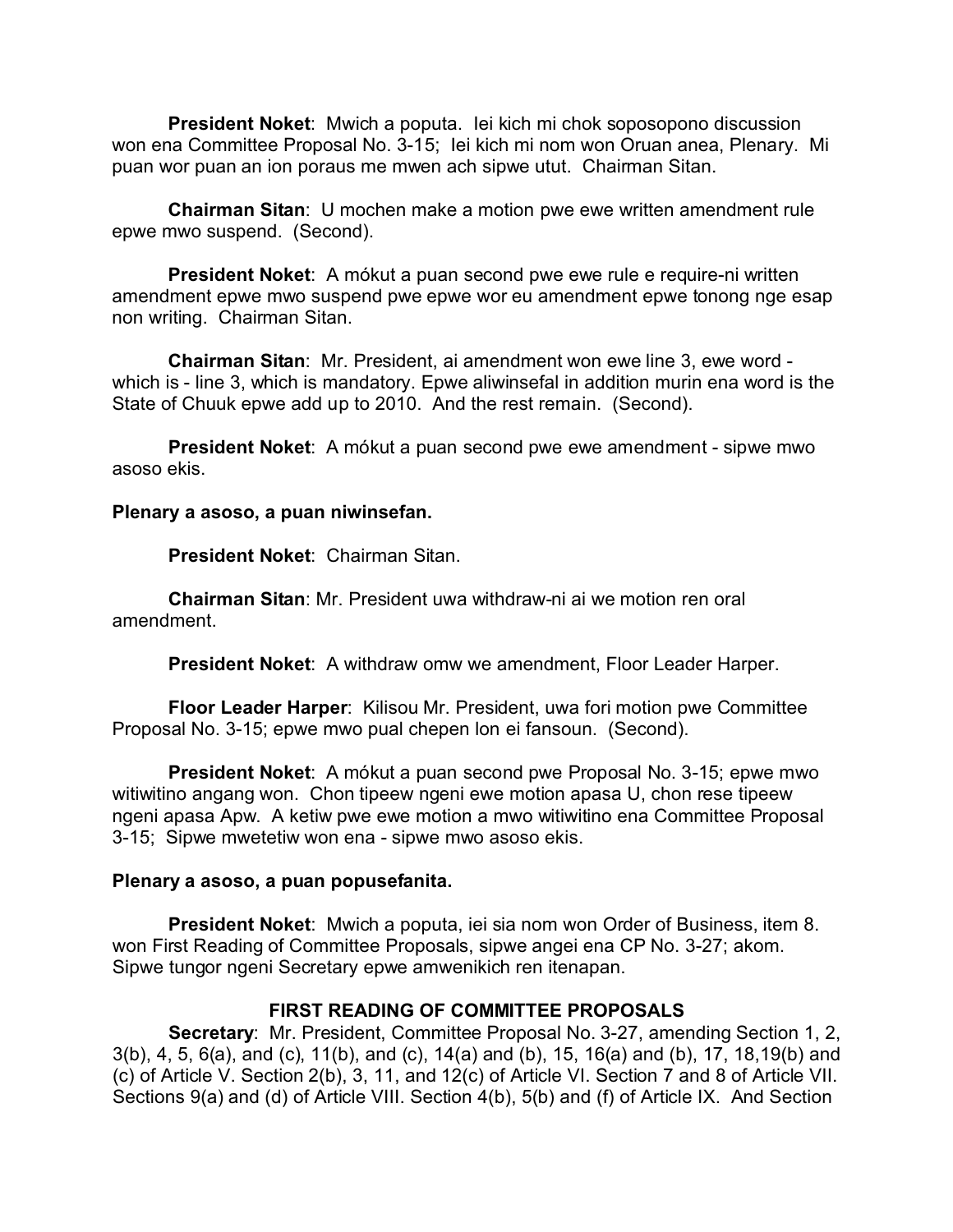3 and 4 of Article X, of the Chuuk State Constitution.

**President Noket**: Sipwe mwo asoso.

#### **Mwich a asoso, a puan popusefanita.**

**President Noket**: Sipwe ne popupta, Secretary, omusalo ren ai we oukatiw omw we fos, nge sopweno omw we awewe. Epwe nom non record metena ika e wor amendment nge sipwe sinei pwe epwe fat.

**Secretary**: Mr. President, fan iten ena wewe won page 7 - seni page 7, sia mweteri page 8, mi wor ekkena pusin mi reflect lon ena Proposal. Pwe mi auchea an epwe part of the amendment. Pursuant to this intent of this proposal, page 8 line 9, ena Legislature epwe inserted, page 18 ena fos Senate epwe strike out.

**Chairman Nifon**: Omusalo tipis Mr. President, ese wor page 18 non nei iei.

**Secretary**: Oh, page 8, line 18, page 8. Omusalo tipis, line 18, ena word Senate epwe strike out - epwe striken, iwe ena fos Legislature epwe underline.

**Chairman Sitan**: Osupwang, President.

**President Noket**: Met omw na osupwang.

**Chairman Sitan**: Met ei sia poraus won nge sie stick with Article 5.

**President Noket**: Ese mwo wor amendment won ei minekewe. ina popun Secretary epwe aneani. Ika a wor amendment won ach sipew chok stick ngeni Article 5, ese mwo wor amendment ach sipwe amend-ni.

**Chairman Sitan**: Iwe ina ouwe porausan wewen sipwele start changing ekkan…..

**President Noket**: Floor Leader Harper.

**Floor Leader Harper**: Kilisou chapupr Mr. President, uwa fori motion pwe ewe rule e require-ni written amendment epwe mwo suspended lon ei fansoun. (Second).

**President Noket**: A mókut a puan second pwe ewe rule e required written amendment epwe suspended lon ei fansoun. Floor Leader Harper.

**Floor Leader Harper**: Sipwe vote won.

**President Noket**: Sia vote won ewe motion, chon tipeew ngeni pwe - ewe motion apasa U, chon rese tipeew ngeni apasa Apw. A carry ewe motion. Floor Leader Harper.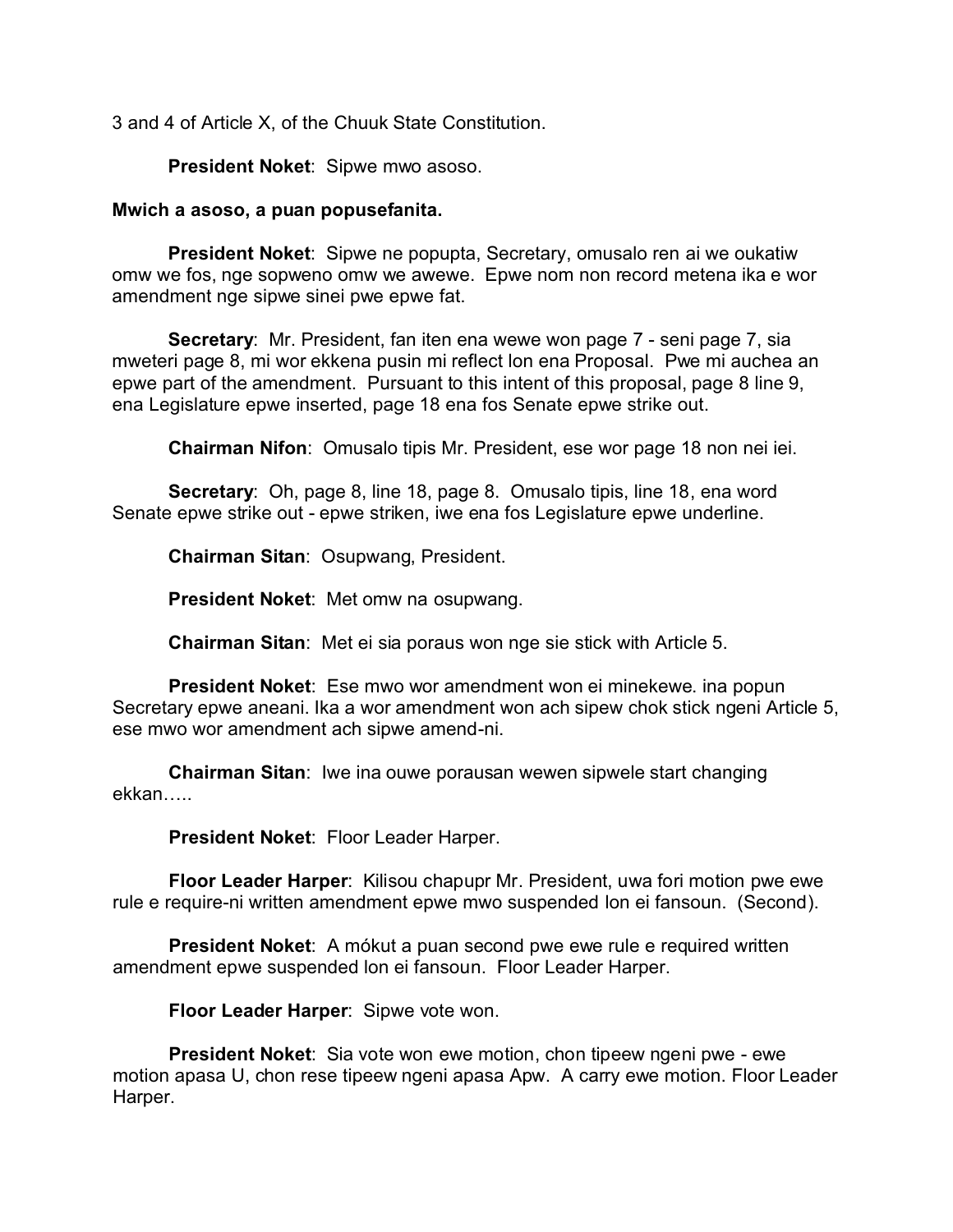**Floor Leader Harper**: Kilisou Mr. President, mi wor ai kena akasiwin upwe chok aweweni epwap ma forochulo lesor me ponon. Lon ena itenapan ena Proposal ena e ura amending Section feilo, epwe fetan fetan tori ena Article V. ina chok epwe ukutiw me ian ena amending Section feitiw, feitiw iwe unusen ekkena kapas me murin ena Article V, epwe katuruu. Iwe a feitiw won page 7, a poputa won line 28, pual lon unusan ekkena pages monsoon epwe pual katurula seni ena proposal. I so move Mr. President. (Second).

**President Noket**: A mókut a puan second pwe won ena itenap ena e ura Amending Section I, 2, 3(b) feino, feino, tori ena Article V, epwene wor eu period epwe nom ikena. Meinisin ekkena epwe katauu seni ena Proposal.

**Chairman Nifon**: Otufichi Osupwang Mr. President.

**President Noket**: Osupwang.

**Chairman Nifon**: Kinisou Mr. President, ita upwe chok mwaar puan ii eis - ika esap pwan tongeni included Section 13, lon en itenap. Nge ien non en page 4, mi puan wor ekkena ekesiwin won Section 13. Nge mi omitted me non enan itenap.

**Floor Leader Harper**: Metena, kose mochen sipwe mwo asoso.

#### **Mwich a asoso, a puan popusefanita.**

**President Noket**: Mwich a poputa, Floor Leader Harper, kopwe amend-ni omw we amendment, pwe epwe included ekkena.

**Floor Leader Harper**: Mr. President, ekkena ekkesiwin epwe ita iei usun ititin, ara pwe epwe pung. Ei Committee Proposal, amending Section 1, 2, 3(b), 4, 5, 6, 7(a) and (c), 11(b) and (c), 13, 14(a) and (b), 15(a) and (b), 16(a) and (c), 17, 18, 19(b) and (c), of Article V, of the Chuuk State Constitution. (Second).

**President Noket**: Iwe a mókut a puan second pwe iwe ewe amendment, chon tipeew ngeni ewe - poraus won ewe amendment ika en mi - discussion won ewe amendment. Ese wor, Delegate Sirom.

**Delegate Sirom**: Kilisou chapur, ese wor ai - ekis chok ai kapas eis ren ekkan mi lom lon parentheses, ese puan wor parentheses.

**President Noket**: Iwe ena subsection epwe puan tonong, a & b, epwe lom non parentheses me feino. Wewen nge subsection. Delegate Julio.

**Delegate Raymond**: Apw mwa ita upwe mwan tungorei Floor Leader epwe mwan minasefani ekkewe numbers, Sections pwe ngang use katch-ni.

**Floor Leader Harper**: Iwe ina era pwe Amending Section 1, 2, 3(b), 4, 5, 6, 7(a)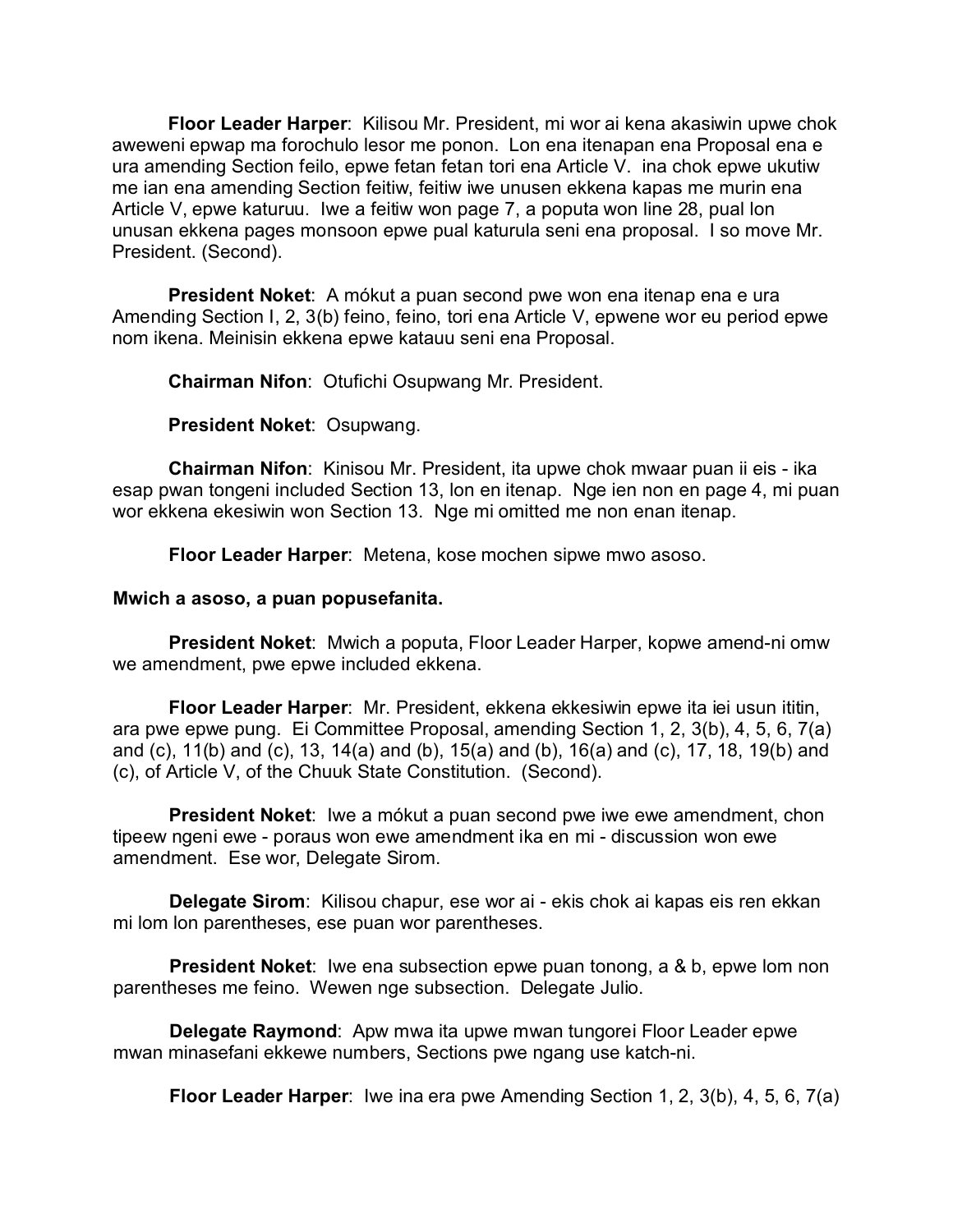and (c), 11(b) and (c), 13, 14(a) and (b), 15(a) and (b), 16(a) and (c), 17, 18, 19(b) and (c), of Article V, iwe unusen ena semicolon feitiw tori ena e ura Article X, repwe deleted. Iwe a era of Article V of the Chuuk State Constitution.

**Delegate Raymond**: Kilisou, Floor Leader Harper.

**President Noket**: Ese puan chiwen wor discussion won ewe amendment, ese wor, iei sipwene vote won ewe amendment. Chon tipeew ngeni pwe mwich a tipeew ngeni ewe amendment apasa U, chon rese tipeew ngeni apasa Apw. A carry ewe amendment. Floor Leader Harper. Pual fori amendment ren page 7, feino.

**Floor Leader Harper**: Mr. President upwa pual fori motion pwe won page epwe pual wor ekesiwin won page 7, won line 28, poputa seni ena e ura pwe Section 2, amendment epwe katauu unusan, tori lusun ekkena page meinisin epwe katauu seni ena proposal. (Second).

**President Noket**: A mókut a puan second pwe seni page 7, won ena proposal won line 28, seni ena epwe delete meinisin - deleted meinisin ekkena section tori muchulon. Met mi nom seni section - line 28 won page 7, feino epwe deleted seni ena proposal. Ese wor e - mefian won ewe amendment. Sipwe vote won, Chairman Stephen.

**Chairman Stephen**: Uchok ekis concern ren ena iten deleted, esap wor auchean me lein ekkan metoch epwe separate seni epwe tongeni nom for purposes of our convention.

**President Noket**: Upwe siwini ena deleted epwe ura pwe katouu seni ei proposal, - epwe touu seni ei proposal, - epwe touu seni ei proposal. Ma nón chok ii pwe a deleted, pwe a eu proposal en. Ika ese chiwen wor an emon kapas eis, ika memef, sipwene vote won ei amendment. Chon tipeew ngeni pwe mwich a tipeew ngeni ei amendment, apasa U, chon rese tipeew ngeni apasa Apw. A carry ewe motion. Iei sipwene sopweno ach discussion won ei proposal an a wes ekkewe amendment meinisin a katonong, sipwene poraus won unusen ei proposal. Floor Leader Harper.

**Floor Leader Harper**: Mr. President, pokiten first reading ei, mi chiwen wor fansoun ach sipwe pual nengeni nouch na proposal lon fansoun Committee of the Whole, me Second Reading, ina popun ika esap wor tipee ngaw ia aukatiw poraus won ei proposal as amended. (Second).

**President Noket**: A mókut a puan second pwe a ukutiw anini won ewe proposal. Mwen chok ach sipwe utut, upwe tungor ngeni Secretary ika nouch we a kan aninisitiw non legal counsel pwe epwe - ika aninis won pekin drafting, epwe fori meinisin metekei lon ei amendment. Pwe epwe tonong lesor nge a clean copy, a winiti eu, a katouu meinisin pwe sipwe tongeni fat ren ach sipwe angang won. Chon tipeew ngeni ewe motion apasa U, chon rese tipeew ngeni apasa Apw. A ketiw ei Committee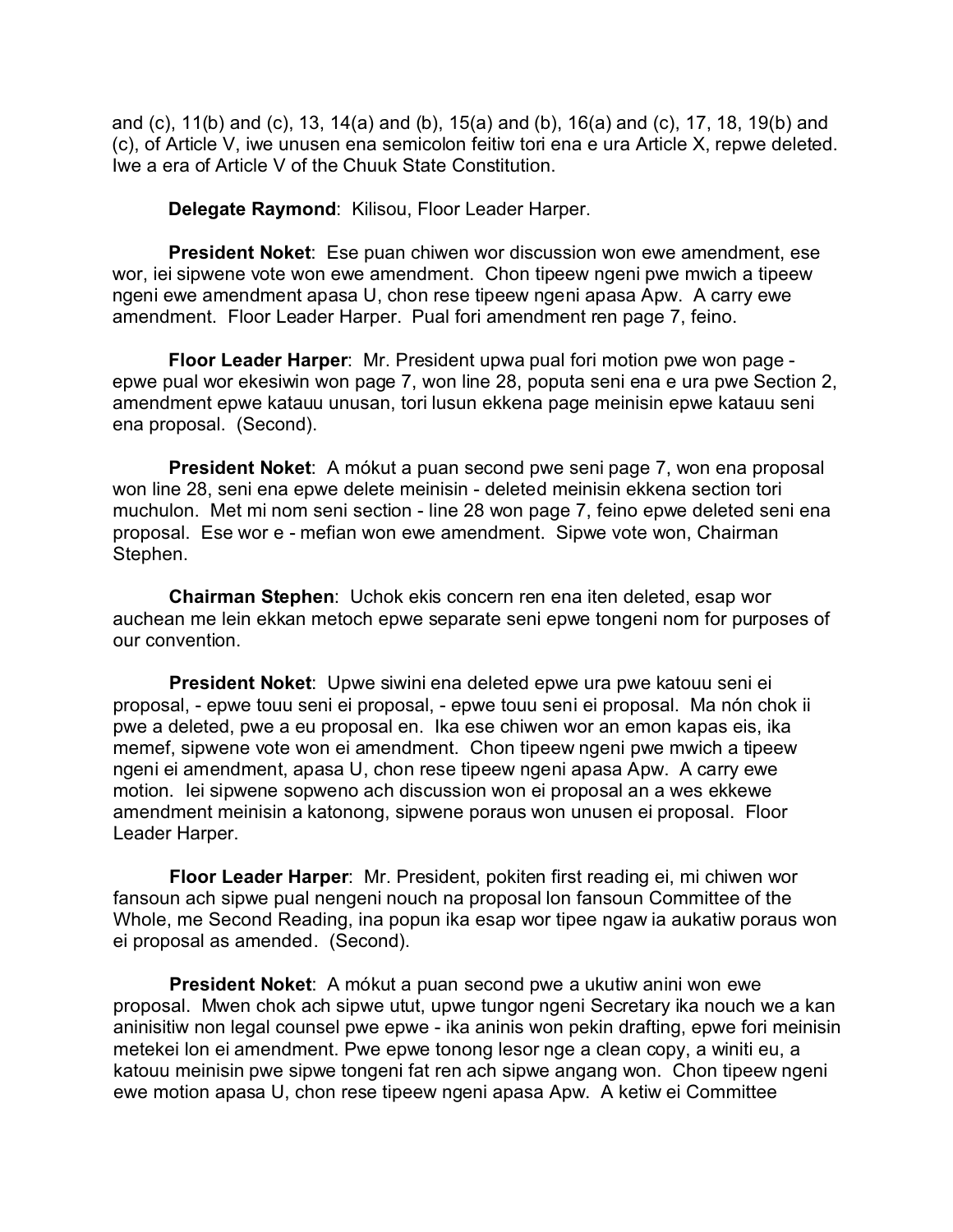Proposal No. 3-27; lon Aewin Alea fiti met mi amended. Iei sipwe angei Committee Proposal No. 3-28; upwe tungor ngeni Secretary epwe emwenikich ngeni ena proposal.

**Secretary**: Mr. President, CP 3-28; To amend Article XI, of the Chuuk State Constitution, entitle General Provisions and will appear as Article XVI, and Article XI, to be entitle "Code of Ethics" for the purpose of setting a Code of Ethics and its commission to ensure the highest standards and ethical conduct of all individuals in the government and its political subdivisions, members of the boards, commissions and other bodies, to read as follows:

**President Noket**: Floor Leader Harper.

**Floor Leader Harper**: Mr. President uwa fori motion pwe convention a pass-ni CP No. 3-28; won Aewin Alea. (Second).

**President Noket**: A mókut a puan second pwe mwich a etiwa CP No. 3-28; lon Aewin Anea. Fansoun discussion won ena Proposal. Chairman Rosokow.

**Chairman Rosokow**: Lon ena last page, line 5, e kapasan chon ena commission epwe 18 years old, iwe epwe pual - resap pual hold public offices, nge umochen silei met popun. Met popun epwe young people, iwe esap pual hold no public office.

**President Noket**: Vice President Aten kopwe ponueni ewe kapas eis.

**Vice President Aten**; Kinisou chapur Mr. President, ma ii ei Proposal uchok copy-ni ena State of Hawaii Code of Ethics. Iwe fan iten ei year 18 years old, pwe ma ina ena legal age of voting. Ina popun echok era pwe 18 years old. Iwe maii ururun ei commission esap wor ar public office pun ei commission fan iten ar repwe - ma esap wor conflict of interest, me ekkena sakkun metoch.

**President Noket**: Floor Leader Harper.

**Floor Leader Harper**: A wes kapas eis. Mr. President, ngang uchok ii ekis osukosuk ren itenapan na. Ren ena e ura To amend Article XI, of the Constitution of Chuuk State, a feilo, feilo, and will appear as Article XIV, and Article XI, met ei a kapasan me ikei. Ekke amend-ni Article XI, wewen nge a ura pwe epwele appear as Article XVI, and Article XI, what's going on.

**President Noket**: Sipwe asoso ekis.

## **Mwich a asoso, mwich a puan popusefanita.**

**President Noket**: Sia popusefanita. Floor Leader Harper.

**Floor Leader Harper**: Kilisou Mr. President, are usap out of order lon ei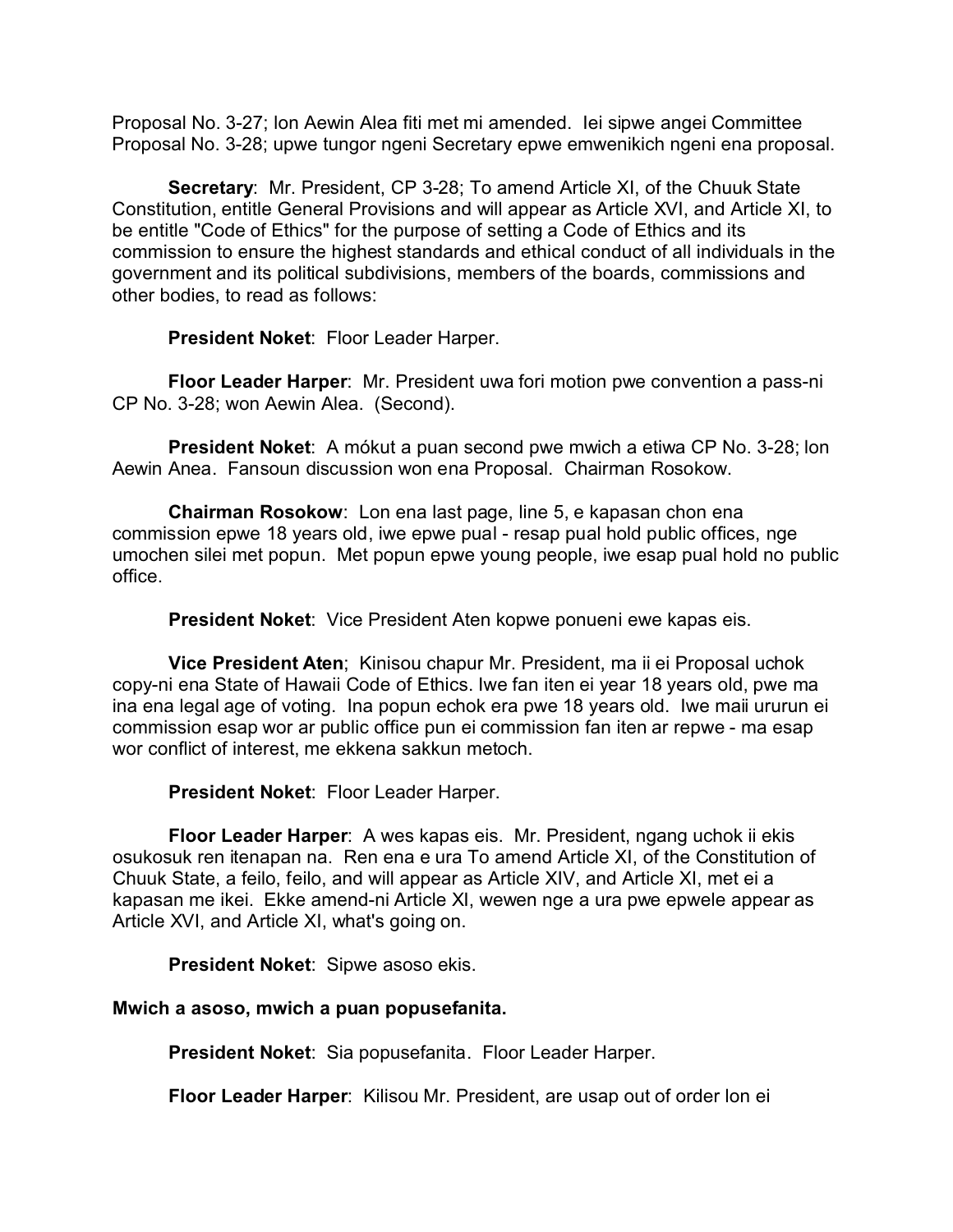fansoun, uwa fori motion pwe committee Proposal No. 3-28; epwene mwo chapel alongolong won an Secretary, epwe fori eu akasiwin ngeni ena itenapan, ika met ian epwe insert me inan ekkena amendment. An epwe accommodate-ni ewe concern e tolong seni President epwap pual tota won agenda ren lesor. (Second).

**Preident Noket**: A mókut a puan second pwe Committee Proposal No. 3-28; epwe mwo table tori an Secretary epwe fori ewe akasiwin. Iwe a place won Order of Business nesor, nge a winiti eu clean copy, an mwich epwe angang won. Chon tipeew ngeni ei motion apasa U, chon rese tipeew ngeni apasa Apw. A carry ewe motion. Mwich epwe angang won CP No. 3-29; upwe tungor ngeni Secretary epwe aleani.

**Secretary**: Mr. President, CP No. 3-29; To amend Sections 3 and 4 of Article X, of the Constitution of Chuuk State. Relating to the power of Board of Education and qualifications.

**President Noket**: Floor Leader Harper.

**Floor Leader Harper**: Mr. President uwa fori motion pwe Convention a etiwa ei CP No. 3-29; won Aewin Alea. (Second).

**President Noket**: A mókut a puan second pwe mwich a etiwa Committee Proposal No. 3-29; lon Aewin Anea. Discussion.

**Floor Leader Harper**: Mr. President, use kon lien chiwen puan weweiti met a fis me ikei. Lon ena itelapan era pwe to amend Section 3 and 4 of Article X. Iwe a etiw won Section 1. Amendment. Section 3 of Article X of the Chuuk State Constitution is hereby amended to read as follows: murin chok a era Section 7, met use pwal chuen weweiti met ei e fis me kei. Pwe ita ururun epwe era Section 3. Ai luku epwe siwil ena 7 ngeni (3) ulungat.

**President Noket**: Asoso mo ekis.

#### **Mwich a asoso. Mwich a pwan niwinsefan.**

**President Noket**: Section 7, echok eni ekis rukono mesen autun ekkewe Secretary pwe eni mi nónó chok 7 me 3 me won na type writer, ina popun ena 7(a), ewe 3 eta epwe 3 nge ina a mak pwe 7 epwe siwin ngeni Section 3, epwe chok siwin ena 7 ngeni three ika 3. Iei fansoun porous won ena proposal ika mi wor mefiemi. Del. Tutor.

**Delegate Sirom**: Ewer Kilisou chapur President, upwe pwarata mefiei won ei proposal. Ai luku iei eu piece of proposal a men auchea ngeni chon Chuuk. Me mwen ai upwe wau ekkoch mefiei u mochen awora eu ai kapas eis ren enan kapas autonomous, ai ei u mochen wesewesan mochen silei. Me mwen mwo ach weweiti en kapas autonomous, an epwe wesewesan free en education seni politics. Use silei ika epwe mwal, ngang upwele kapas eis lon ei ititin. U mochen upwe kapas eis won pekin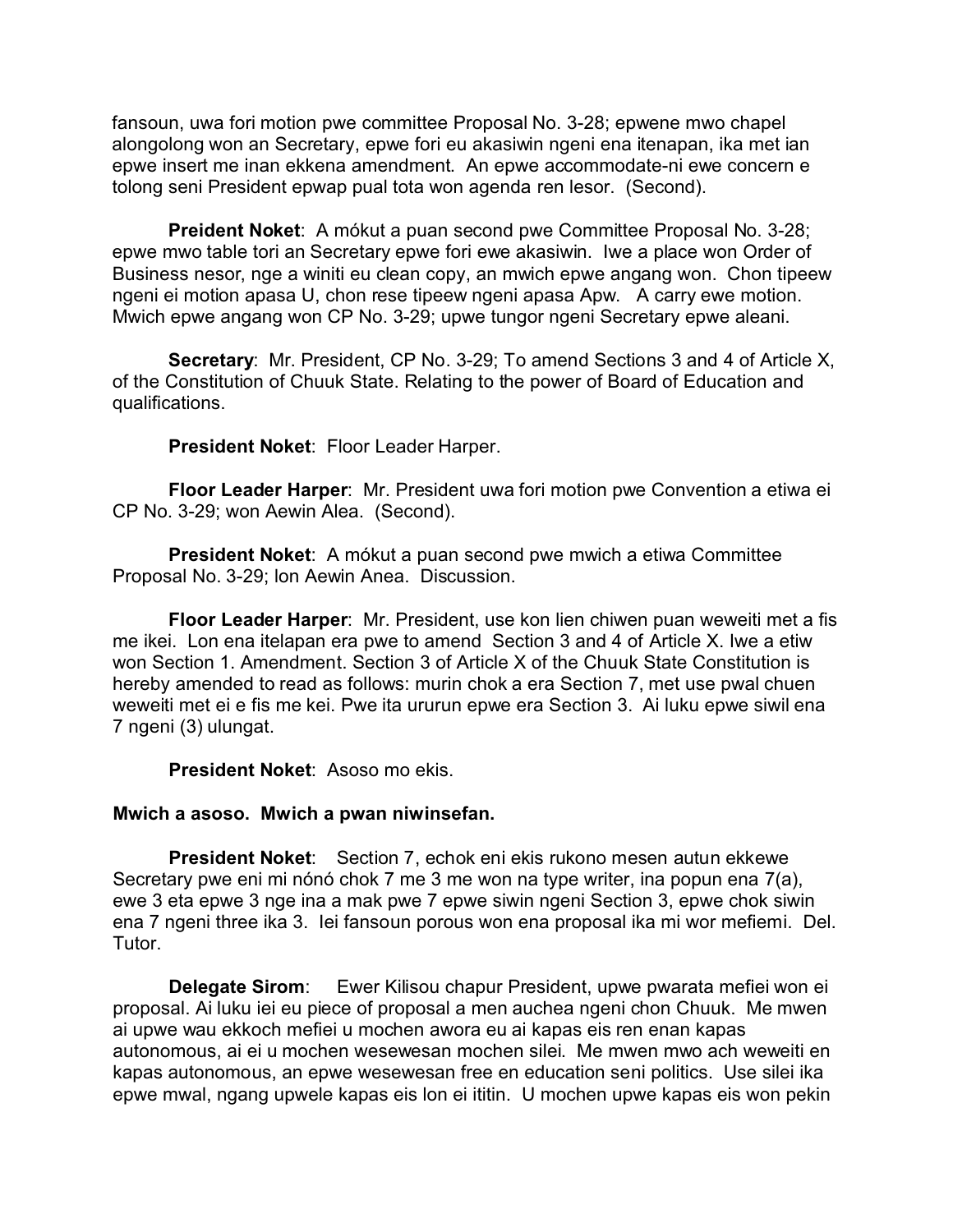hiring, firing, by finance ika epwe ifa usun nonomun ika epwe lo ngeni wesewesan ewe Board ika mi chuen pwal wor an Governor pochokul. Ika pwe autonomous, iei mefiei ei me mwen ai upwe - uwe mochen upwe tingor ngeni emon epwe awenaei won epwe elaborate more, kilisou chapur.

**President Noket:** Kinisou chapur, mi nomot an epwe wor ekan awewe pwe epwe wor met wesen intention-un ei proposal ren ena kapas ren auchean ena kapas autonomous. Pwe epwe wor direction ngeni io kan re fori annuk, ika io kan re appoint-ini ekkei wis, pwe epwe eu autonomous. Epwe fat, upwe tingor ngeni, pokiten ese wor Committee Report won ei, ese wor intention-un, upwe direct ngeni ewe e wisen introduce ini ei poposal fengen me pwan ii Delegate meinisin, ika met re ekkieki pwe ina intention-un ei autonomous, met re mochen pwe epwe ina ena autonomous, Floor Leader Harper.

**Floor Leader Harper**: Kilisou Mr. President, aewin, ita ira upwe tingor pwe eta io we e ani ewe kapas eis epwe pusin pwal polueni, pwe pwal ii emon introducer won ewe proposal. Iwe nge ren ma met ita ai weweiti an ei epwe autonomous wewen nge epwe eu ma Board epwe pusin operate by itself without any interference are influence, usun met ai we good colleague a fen pwarata, seni public ika emon officials ika - ina ita met wewen ai - an tolong ena autonomous. Pwe ikenai usun ach nenengeni nge ei board usun mi watte influence won seni en pekin Executive. Nge ai luku epwe seni maa setup puan ma ren en system ikenai. Iwe nge ren ei kapas autonomous, chommong re ura pwe ita ina ma ena appropriate terminology, sipwe walong an epwe tongeni usun nge pwaralo pwe eu independent, self operating agency ika board. Iwe ren an epwe atawei pekin hiring me firing, use silei ika epwe tongeni puan wor an na pochokul ren any regular employees of the Education Department, nge ai luku ren kefilitan ewe Executive Director of the Department, iwe metei sia fori ikenai lon ei akasiwin. Sia siwili ewe Governor e wisen appoint-ni ewe Executive iwe a wattiw Legislature. Metei ita a tolong pwe ewe board epwele pusin chok review-ni ekkewe applicant ngeni ewe position, iwe a fili emon out of the three top candidates re apply ngeni ewe position. Iwe a ngeni Legislature an epwe confirm-ni. Nge ren an epwe tongeni fire-ni me hire-ni we Executive Director. Ai luku a nonom lon ar pochokul fan iten ma met ei ititin a ngenir pochokulan lon ei fansoun. Iwe use silei are mi pual wor met use ponueni, nge ita kan ina met ponuen ekkewe concern e feito seni ai we good colleague.

## **President Noket**: Delegate Raymond.

**Delegate Raymond**: Kilisou President, ngang upwe chok aporausa mefiei, ren en Section 3, ita epwe ifen ititin ika enan e appoint by the Governor, nge epwe elected by the 5 region, instead of appointed by the Governor. Epwe - ika epwe tongeni epwe siwil, iwe a ura pwe shall be elected from each of the five regions. The five members, I don't know if it's workable or not.

# **Floor Leader Harper**: Mr. President.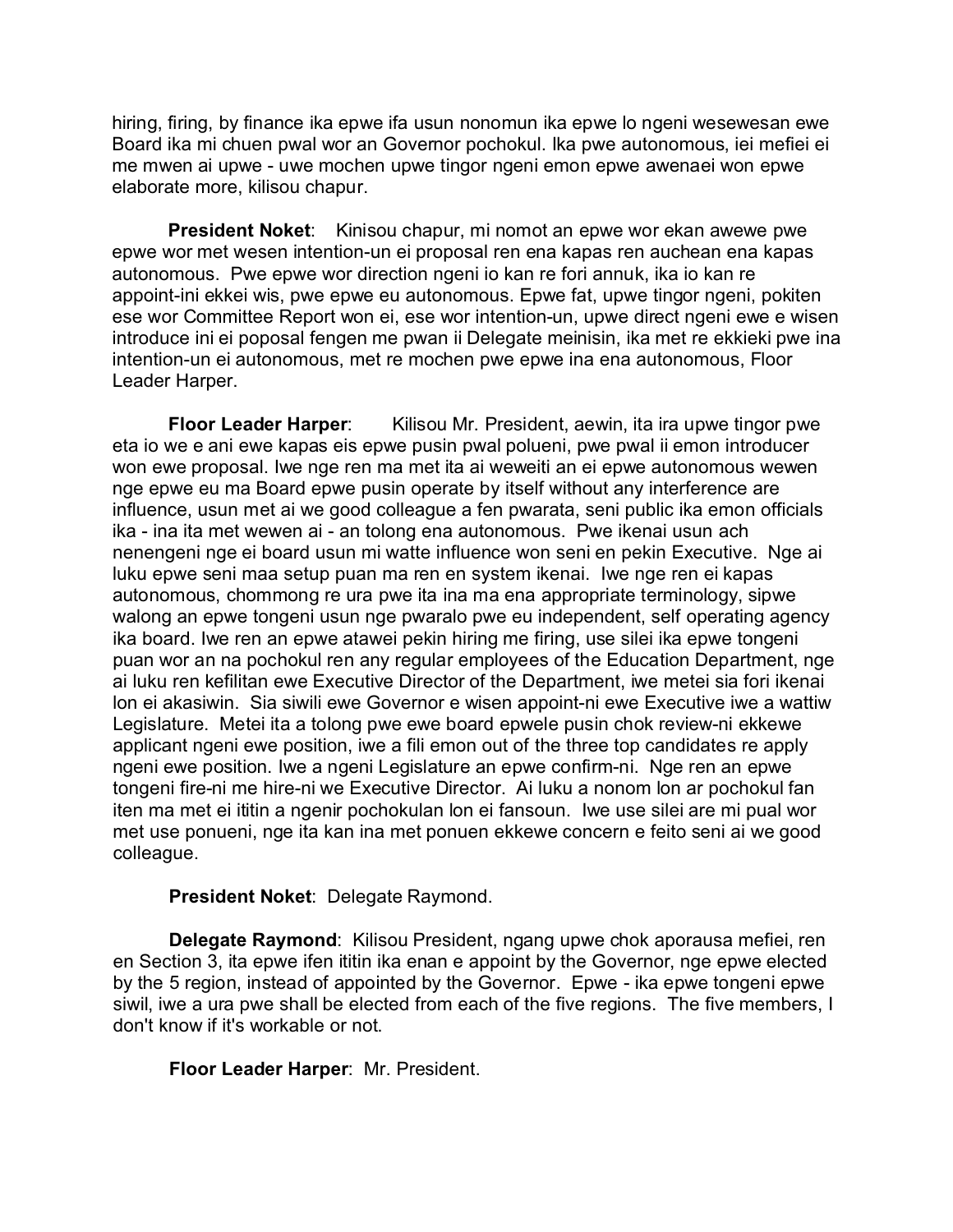**President Noket**: Floor Leader Harper.

**Floor Leader Harper**: Kilisou Mr. President, ai luku ewe ma concern a pual murino an epwe tongeni pual pwaralo met mefien eu me eu ekkewe region. Ma ren ion re ani lukuluk lon, an epwe wiseni ewe wis. Nge eu chok ai luku epwe fen deviate seni intent ren ei proposal. Pwe metei simochen atawei, an epwe wor - esap kon nien watte an influence of politics. Nge ai luku are sipwe open up ngeni public, iwe a fen koon too much politics epwele fer pual attached. Iwe pual eu, ekkena 5 chon ena board, ir re kefin seni ewe 5 Regions. Nge merei they're representing the people in the regions.

**Preident Noket**: Delegate Raymond.

**Delegate Raymond**: Ewer, popun met ngang uwe walong enan ita ukan ekieki ren an epwe go by the region, instead of by Governor, pwe ma ngang uwe luku pwe ika pwe epwe lo regions, epwe less political. Iwe epwe more accountability ai luku. Nge an epwe appointed by the Governor, I think its too political that way. Iwe puan eu an epwe puan tongeni cover unusen the Chuuk State. Each region an epwe pual tongeni puan presented. Pwe ma ei nge Education of Chuuk State. Iwe ngang upwan nengeni pwe ekkan commission sometimes epwe its too self interest, ika pwe emon e appoint-ni, he might appoint member of his own family or relataives. Iwe ngang mi nengeni pwe ma I've seen too many, iwe ita uchok alapalapa ika epwe mwar go with the region pokiten ir mi pusin silei ion ma mi qualify seni lenier, aramas mi mirit. Ina pwata ngang uchok mwar poraus ika mi okay, ika ese tongeni epwe siwil ena an epwe tongeni move from the Governor discresionary. Kilisou.

**Delegate Rosokow**: Ekis chok ii ren ena composition-un ena 8, epwe odd number. Repwe fori pwe epwe odd, pwe ren…..

**Floor Leader Harper**: Mr. President.

**President Noket**: Floor Leader Harper.

**Floor Leader Harper**: Ren chok ii an Convention epwe chechemeni pwe ena composition ese ii amended, ina ena current language ren ei Constitution, 8. Metena sichok amend-ni ena kapas autonomous e tolong, iwe ewe Governor e wisen filata ewe Executive Director seni ekkewe 3. A lo ngeni Legislature, ina ena epwan kasiwin ngeni ewe Board. Iwe pual ena chok last-non sentence fan. Ena Section 4, nge ena 8, use silei maa pwata - ion e walong ma lon ena Constitution a ura 8. Nge ai luku alongolong won ewe presentation. Ren 5 seni ekkewe region, 1 seni - emon expert lon pekin Education, emon seni - use silei metakewe mi afat lon ena meen.

#### **President Noket**: Chairman Sitan.

**Chairman Sitan**: Ewer, Mr. President, ngang uwe angang ngeni 2 board, ren example, ai lengeni ei mi still political. The way I katon, akaewin pwe uwe salii enan amendment. Pwe ewe board epwe fili ewe Director of Education, nge an epwe pual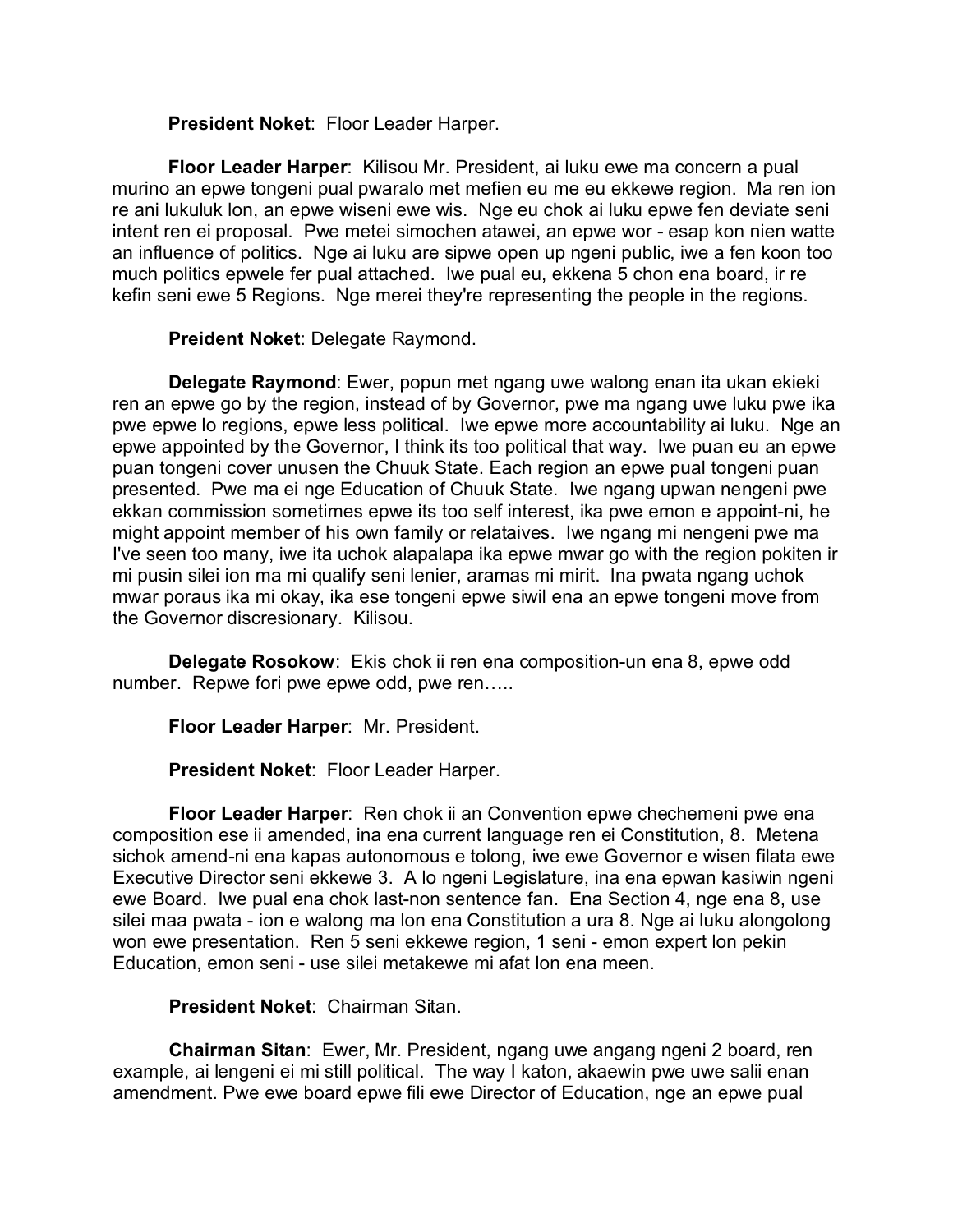subject ngeni consent by the Legislature, ai luku epwe fer katouu ena. Pwe met ewe board a decide ina met epwe fis. Iwe ren ewe odd number mi puan auchea, nge are sifer make ewe Director epwe exofisio are tiebraker for a vote, iwe ianan. Nge auchean are sipwe mochen pwe epwe autonomous, the Governor and the Legislature, resap involve in approval of the Director.

#### **President Noket**: Chairman Stephen.

**Chairman Stephen**: Ita fen ekis inan masowen ai ita upwe poraus won inan Chairman Sitan a wata. Pun ena appointed by Governor, by advise and consent by the Legislature, that's the basic mechanism of establishing the - ma ngang uwa meen tipeew ngeni enan autonomous. In the sense that u mochen ma en board epwe fully independent, won control-inian pusin mokutukutun moni, me expenses-in ewe School System. Nge oupwe puan ma - sipwe puan ma concern ika epwe imu seni en Department of Education, Executive, ika a wor osukosuken aramas ngeni, awewe chok ren law suit me, ai luku epwe ma pusin independently suit in its name alone. Ina ma ena wewen an epwe self autonomy ma esap puan wor chienan ika a tori osukosukan. Iwe ika a tonong non osukosuk nge a puan nesefaniti Governor me Department of Education, ne puan ma pokureno, oupwe puan fiti en ne osukosuk, ina ena sipwe puan ma nengeni. Ika en autonomy epwe puan ngaw me murin. Pwe ina ena upwan niweiti ika epwe fully autonomous. Iwe ena capacity me tufichin en 8 board members epwe wor ar repwe fully independent in its name as a board, as an entity, iwe ina ena sipwe puan ma nengeniochu. Nge ngang uwa meen ii mochen an ach ei School system epwe wesen fully independent from political interference, kinisou.

## **President Noket**: Chairman Nifon.

**Chairman Nifon**: Kinisou Mr. President, ngang ita upwe fen chok puan ii raise ai upwe fatafatoch. Met ngawan ika ekkan members ra fen puan utut by the people, ekkan 5 seni ekkan Senatorial Region. Ren chok ii ma ach sipwe pual ita ma sotuni an epwe kukun political influence lon angangen ena board. Epwe fen watte ika kukun ika, ika sipwe fori pwe ekkan 5, repwe tupuseni ekkewe senatorial regions, iwe repwe elected by the people.

## **President Noket**: Delegate Raymond.

**Delegate Raymond**: Ewer, kilisou President, mi fen och pwe iwe Delegate Nifon a fen touch won nan Section 4, with the advice and consent of the Legislature, I wasn't - I haven't done yet, but since he touch on it. Ina pwata mi fen tawe an epwe elected by the region epwe wor putting on en board of - ekkena 5. So that ewe have more power and move away from the Governor, appointment. Iwe ewe Legislature. I think one way - the best way to do it is had this 5 elected by the region, so that the Legislature and the Governor will have no voice at all. Ina ena - I think that's my intention, ina pwata ika pwe epwe elected by the region, a eliminate-ni Legislature, eliminate Governor, so it's completely on it's own. Kilisou chapur.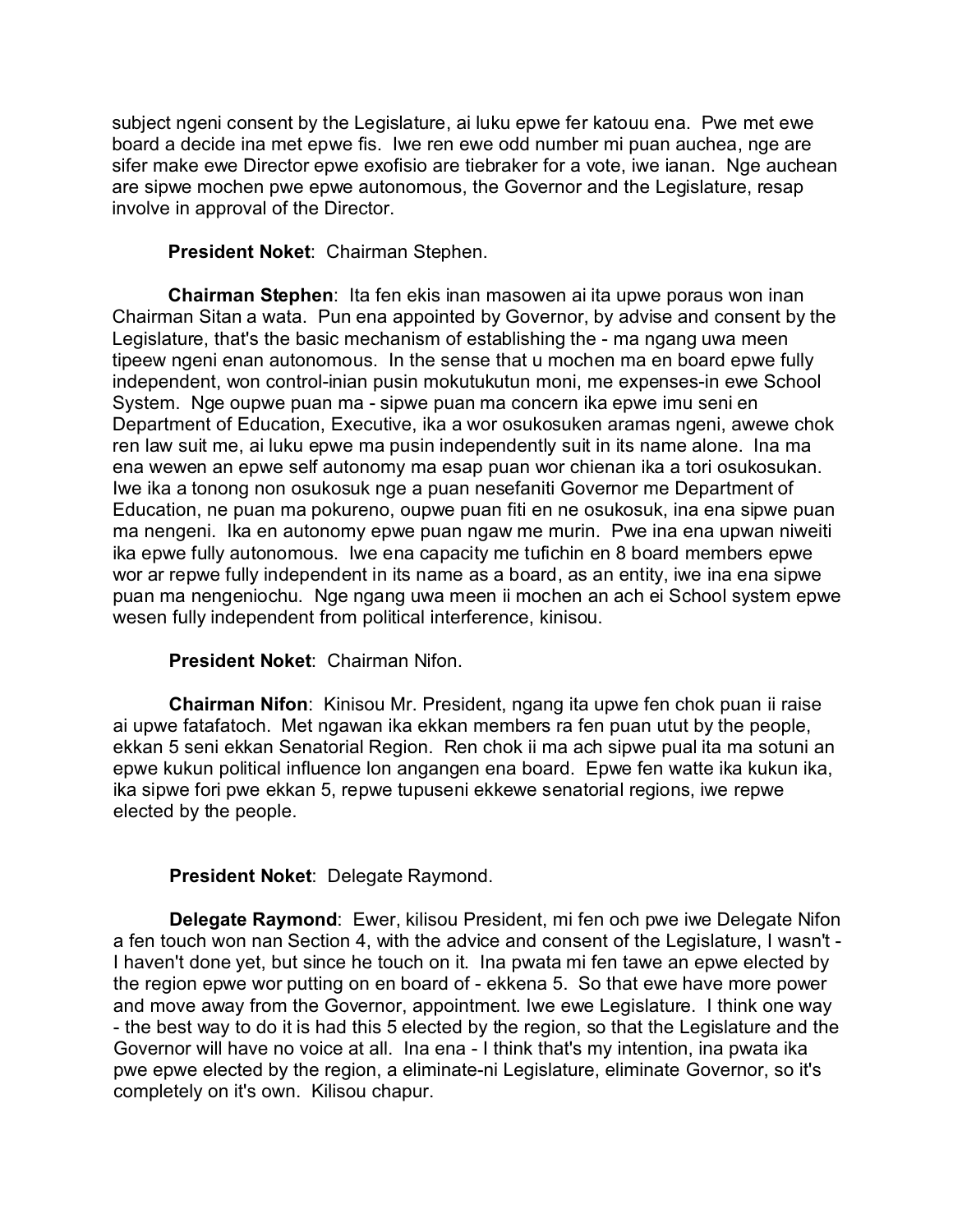**President Noket**: Floor Leader Harper.

**Floor Leader Harper**: Mr. President. Uke pual ekis falafalolo pwe use silei ika metewe ita upwe apasa. Nge ngang ita upwe tungor pwe sipwe chok mwo consentrate won ekkena ekesiwin. Ren member of the board ese wor akasiwin me lon ena proposal. Nge ika ma efen wor an emon akasiwin iwe epwe fen walong pwe sipwe ma poraus won. Nge ita upwe tungor sipwe chok mwo confine ach discussion ngeni ekkena akasiwin are ma sise tipeew ngeni, iwe sise tipeew ngeni.

**President Noket**: Sipwe mwo asoso.

# **Mwich a asoso, mwich a niwinsefan**.

**President Noket**: Sipwe angang won enan proposal, soposopolo Delegate Nifon. Ika Chairman Nifon, omusalo.

**Chairman Nifon**: Kinisou Mr. President, ngang uwa mefi pwe Delegates a - a ii naf an Delegates weweiti ei proposal mi auchea. Ina popun uwa fori motion pwe a koukutiw poraus. (Second).

**President Noket**: A mókut a puan second pwe mwich a kaukutiw anini won ei Proposal - CP No. 3-29; chon tipeew ngeni ewe motion apasa U, chon rese tipeew ngeni apasa Apw. A carry ewe motion. Iei sipwe ne utut won ei amendment. Chon tipeew ngeni pwe mwich a passni Committee Proposal No. 3-29, lon Aewin Alea, apasa U, chon rese tipeew ngeni apasa Apw. A pass Committee Proposal No. 3-29; lon Aewin Alea.

**Floor Leader Harper**: Mr. President.

**President Noket**: Floor Leader Harper.

**Floor Leader Harper**: Omusalo use silei ika epwe ekis leniengaw ua fori motion pwe sipwe tungorei chon ewe Education Board, fengen me ewe Executive Director, repwe etto poraus ngenikich ren lon eu fansoun Committee of the Whole, ika meni chok fansoun. Pwe ika mi fen wor met re mochen repwe insert-ni, ika wauu, fen puan atawei ekkei concern ren pekin politics me metekan. Ita ina ai na tungor, ren nesor.

**President Noket**: Floor Leader Harper.

**Floor Leader Harper**: Kilisou chapur Mr. President, ngang uwa fori motion pwe convention epwe mwo mwetetiw won Item 12. (Second).

# **INTRODUCTIN AND REFERRAL OF DELEGATE PROPOSALS AND RESOLUTIONS.**

**President Noket**: A mókut a puan second pwe mwich epwe mwo mwetetiw won item 12. Chon tipeew ngeni apasa U, chon rese tipeew ngeni apasa Apw. sia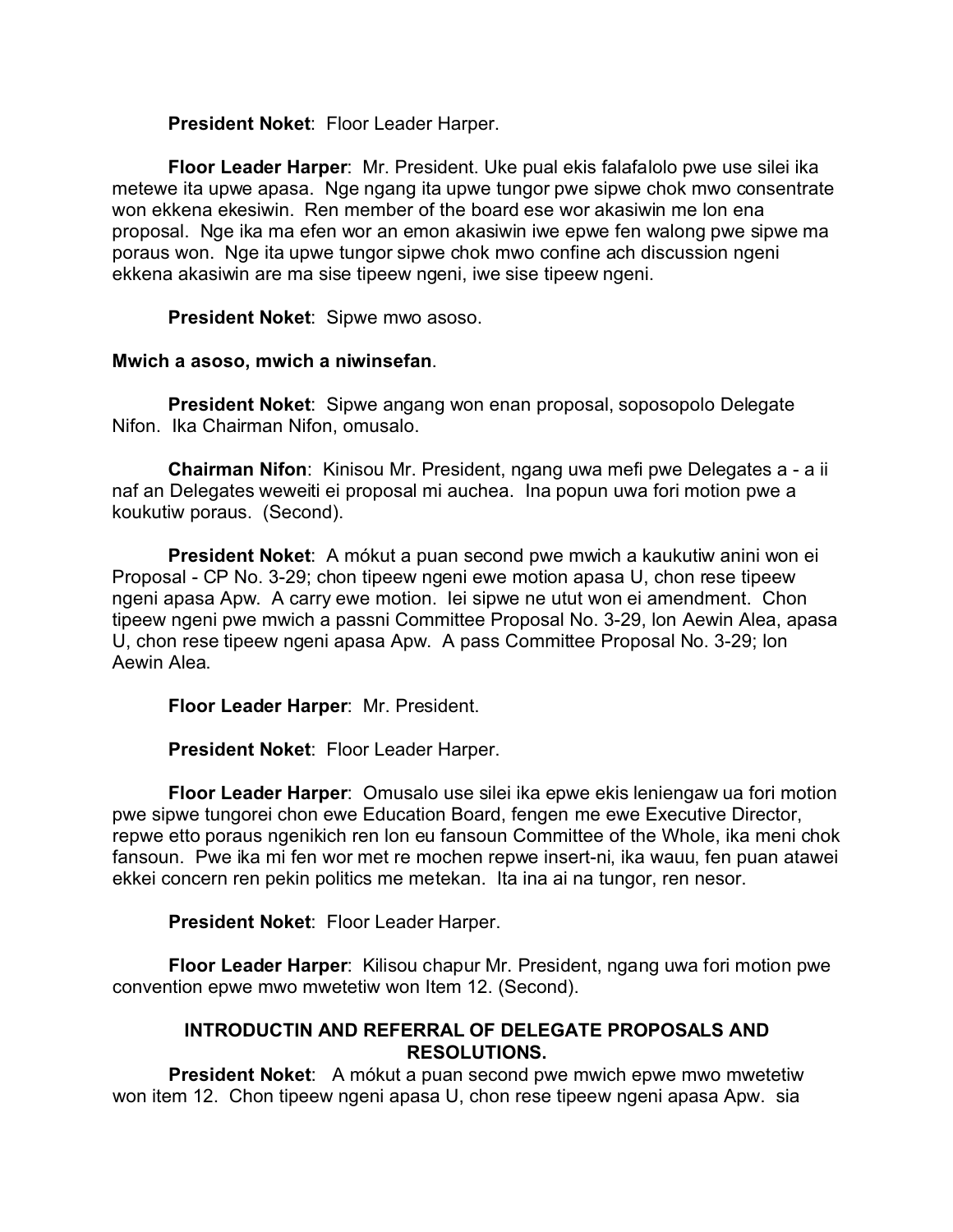mwetetiw won item 12. Secretary angei ena Resolution.

**Presdient Noket**: Iei sia mwetetiw won Miscellanous Business ika mi wor. Chairman Sitan.

## **MISCELLANEOUS BUSINESS**

**Chairman Sitan**: Mr. President, ai tungor ngeni Secretary, epwe mwo ngeni kich eu brief status of how many proposal have been passed to date, epwe in writing, which one.

**President Noket**: Iwe secretary, you so directed. Ese puan wor met miscellaneous me mwen ach sipwene…. Floor Leader Harper.

**Floor Leader Harper**: Kilisou Mr. President, uwa fori motion pwe ekkei Delegate Proposal epwe pual withdraw seni Committee, Delegate Proposal No. 3-13, 3-67, 3-66, and lucky number 3-69.

**President Noket**: Lucky Number 69. A for motion pwe ekkei 4 Delegate Proposals, 13, 67, 66, 69, epwe withdraw seni Committee iwe repwe winiti Committee Proposals, chon tipeew ngeni ewe motion apasa U, chon rese tipeew ngeni apasa Apw. A ketiw ewe motion, sise sinei ika metekenan nge sia chok etiwa. Ekkena DP epwene angei nampan Committee Proposals, seni ekkewe amuchunon Committee Proposal nampa. Epwe continue won ekkena won meni ekukun nampan epwe tonong akkom.

**Floor Leader Harper**: Mr. President.

**President Noket**: Floor Leader Harper.

**Floor Leader Harper**: Uwa fori motion pwe mwich a puan mwo sareno ren ikenai, niwinsefan kunok 10:00 nesor. (Second).

**President Noket**: A mókut a puan second pwe mwich epwe asosono tori kunok 10:00 nesor. Iwe nge sipwe wareto ikei kunok 9:00 pwe epwe wor mwich epwe poputa kunok 10:00 nge ewe hearing epwe poputa kunok 9:00 ren ewe Board of Education. Nge plenary epwe poputa kunok 10:00, chon tipeew ngeni ewe motion apasa U, chon rese tipeew ngeni apasa Apw. A carry ewe motion. Sia sareno, kunok 9:00 epwe poputa ewe hearing, nge kunok 10:00 epwe poputa plenary me Committee of the Whole. Mwich A SAR.

Katonong seni

 $\frac{1}{S}$ /S/ $\frac{1}{S}$ Hernak Paul